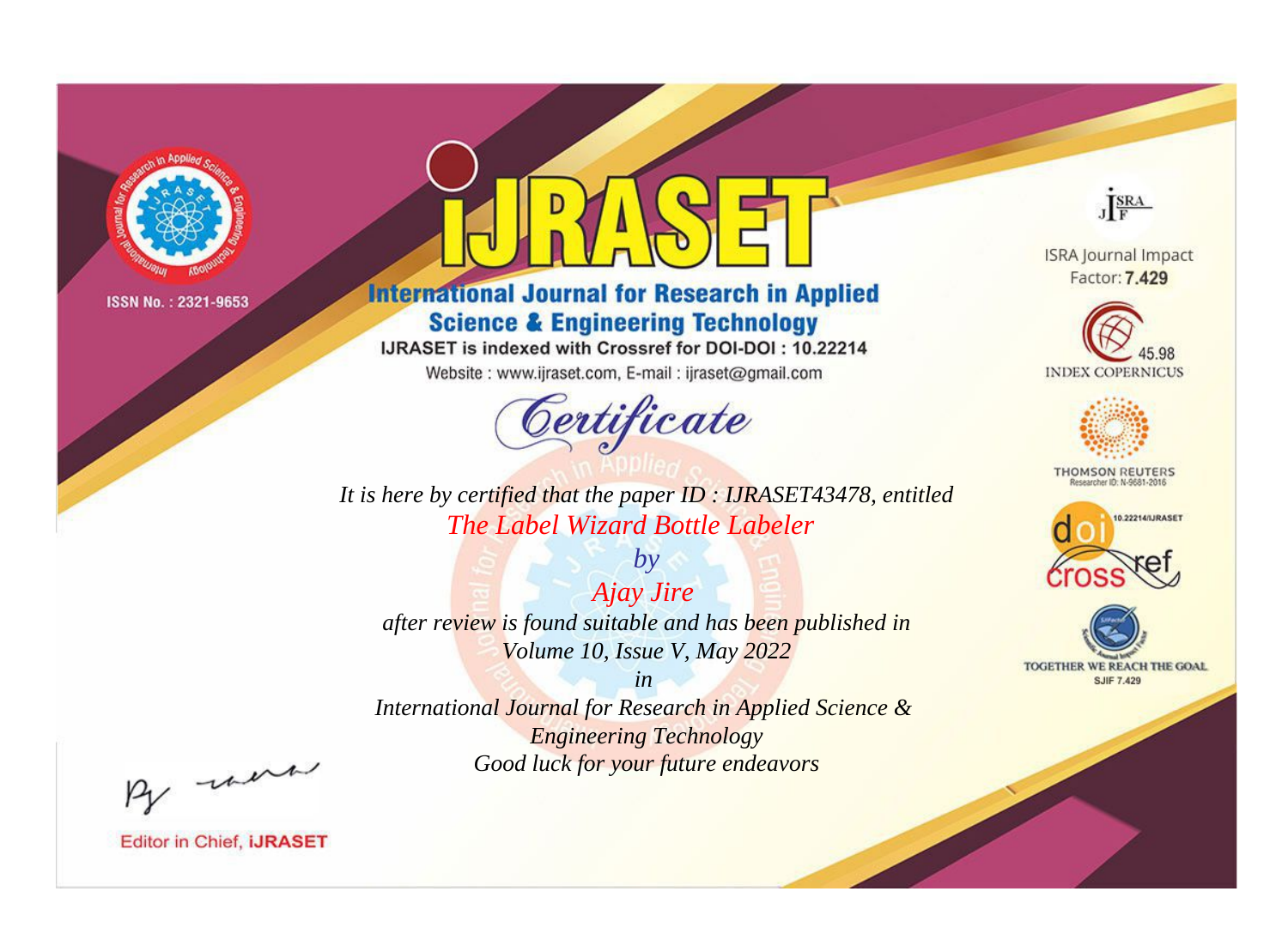

# **International Journal for Research in Applied Science & Engineering Technology**

IJRASET is indexed with Crossref for DOI-DOI: 10.22214

Website: www.ijraset.com, E-mail: ijraset@gmail.com



JERA

**ISRA Journal Impact** Factor: 7.429





**THOMSON REUTERS** 



TOGETHER WE REACH THE GOAL **SJIF 7.429** 

*It is here by certified that the paper ID : IJRASET43478, entitled The Label Wizard Bottle Labeler*

*by Pranay Khandekar after review is found suitable and has been published in Volume 10, Issue V, May 2022*

*in* 

*International Journal for Research in Applied Science & Engineering Technology Good luck for your future endeavors*

By morn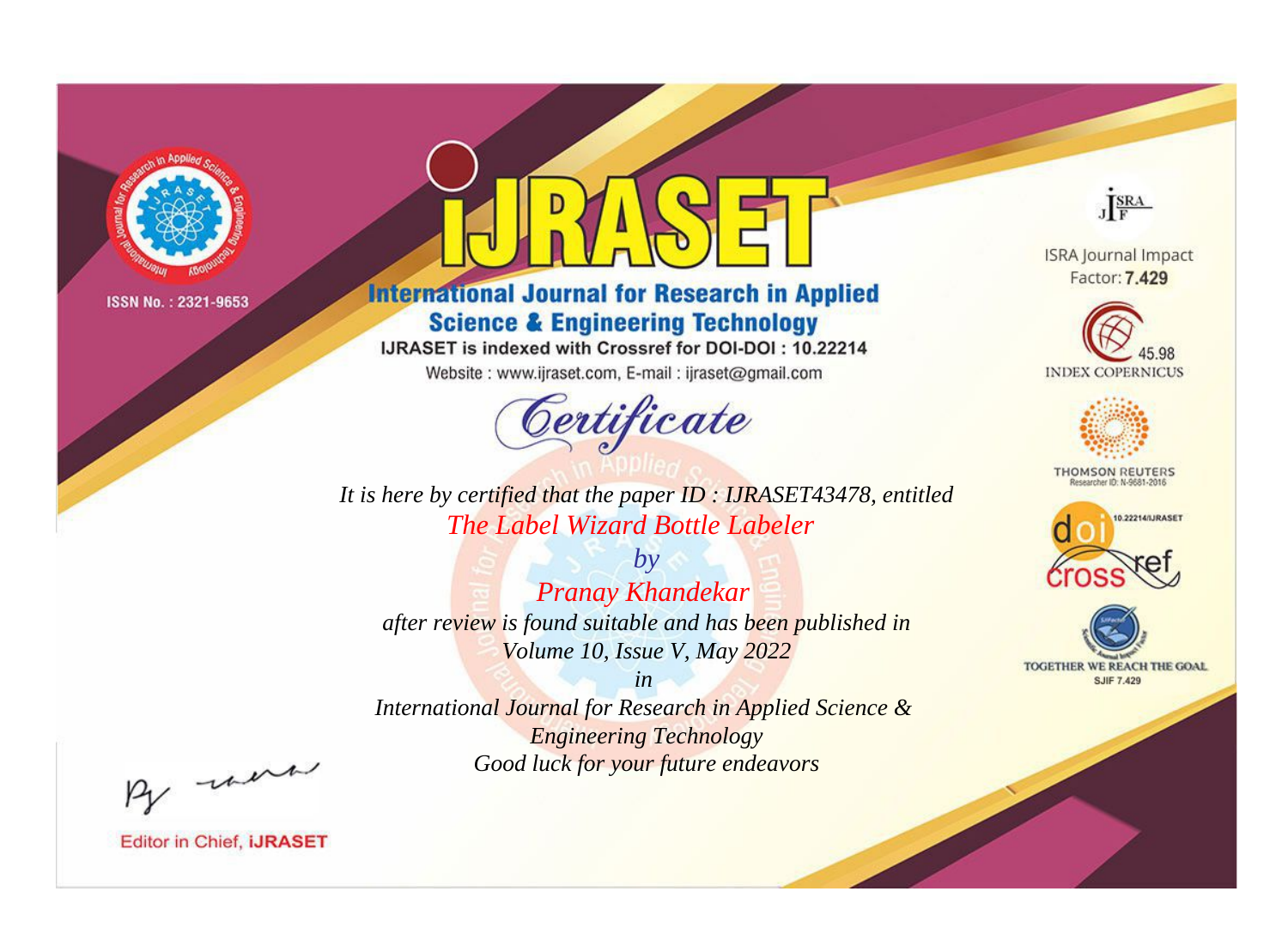

# **International Journal for Research in Applied Science & Engineering Technology**

IJRASET is indexed with Crossref for DOI-DOI: 10.22214

Website: www.ijraset.com, E-mail: ijraset@gmail.com



JERA

**ISRA Journal Impact** Factor: 7.429





**THOMSON REUTERS** 



TOGETHER WE REACH THE GOAL **SJIF 7.429** 

*It is here by certified that the paper ID : IJRASET43478, entitled The Label Wizard Bottle Labeler*

*by Dhiraj Bhakare after review is found suitable and has been published in Volume 10, Issue V, May 2022*

*in* 

*International Journal for Research in Applied Science & Engineering Technology Good luck for your future endeavors*

By morn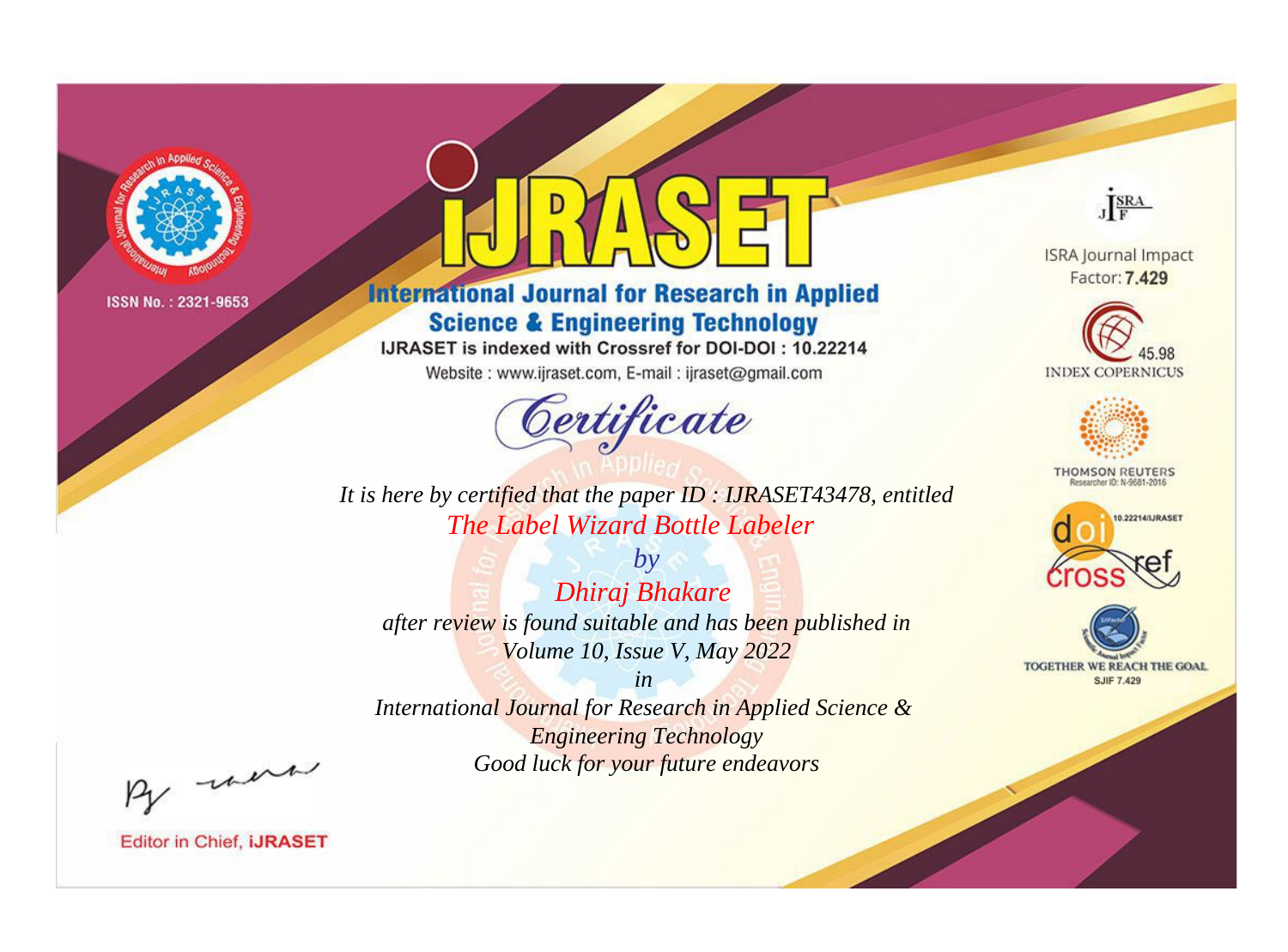

# **International Journal for Research in Applied Science & Engineering Technology**

IJRASET is indexed with Crossref for DOI-DOI: 10.22214

Website: www.ijraset.com, E-mail: ijraset@gmail.com



JERA

**ISRA Journal Impact** Factor: 7.429





**THOMSON REUTERS** 



TOGETHER WE REACH THE GOAL **SJIF 7.429** 

*It is here by certified that the paper ID : IJRASET43478, entitled The Label Wizard Bottle Labeler*

*by Shubham Ghulase after review is found suitable and has been published in Volume 10, Issue V, May 2022*

*in* 

*International Journal for Research in Applied Science & Engineering Technology Good luck for your future endeavors*

By morn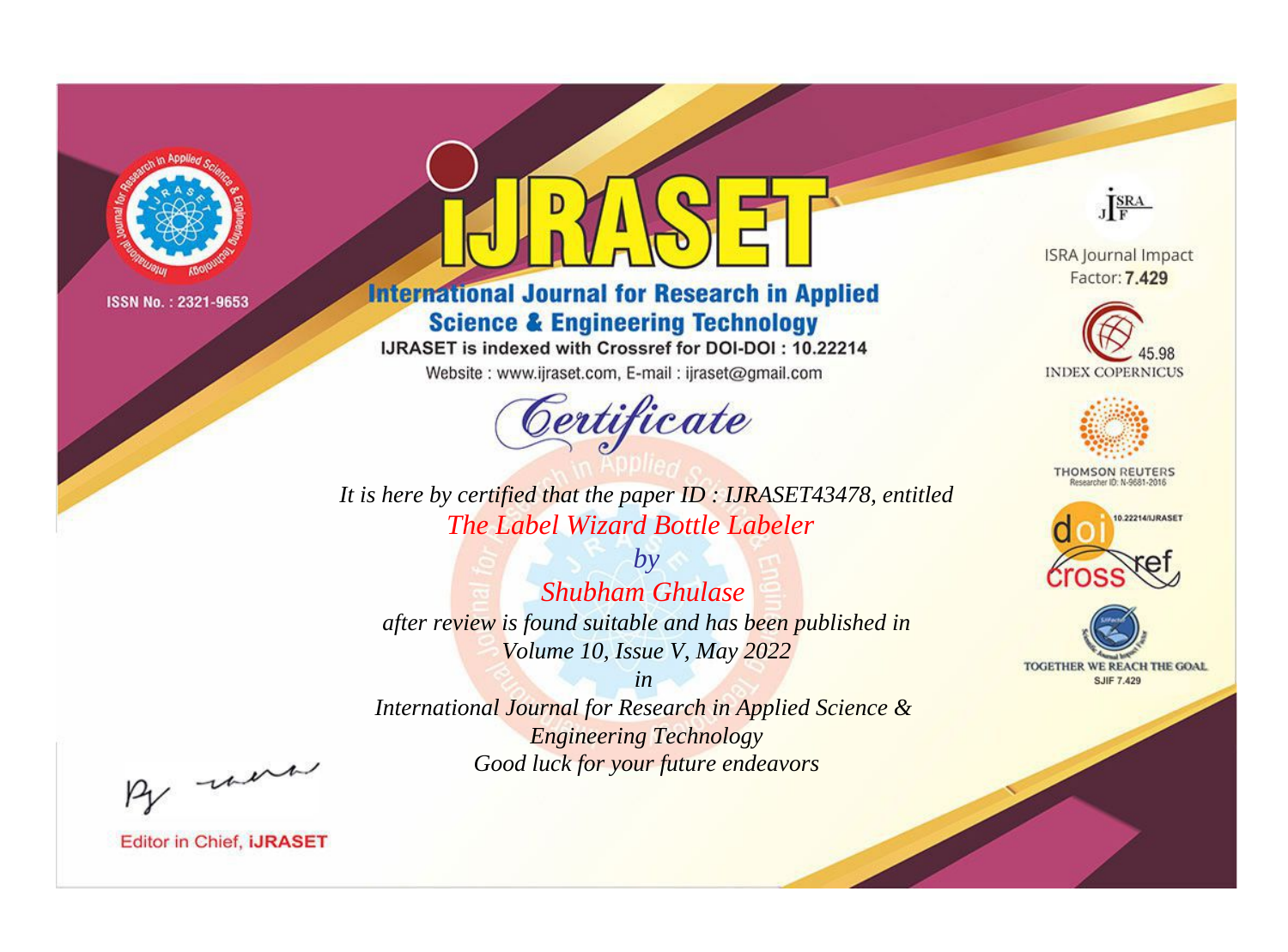

# **International Journal for Research in Applied Science & Engineering Technology**

IJRASET is indexed with Crossref for DOI-DOI: 10.22214

Website: www.ijraset.com, E-mail: ijraset@gmail.com



JERA

**ISRA Journal Impact** Factor: 7.429





**THOMSON REUTERS** 



TOGETHER WE REACH THE GOAL **SJIF 7.429** 

*It is here by certified that the paper ID : IJRASET43478, entitled The Label Wizard Bottle Labeler*

*by Akash Sonekar after review is found suitable and has been published in Volume 10, Issue V, May 2022*

*in* 

*International Journal for Research in Applied Science & Engineering Technology Good luck for your future endeavors*

By morn